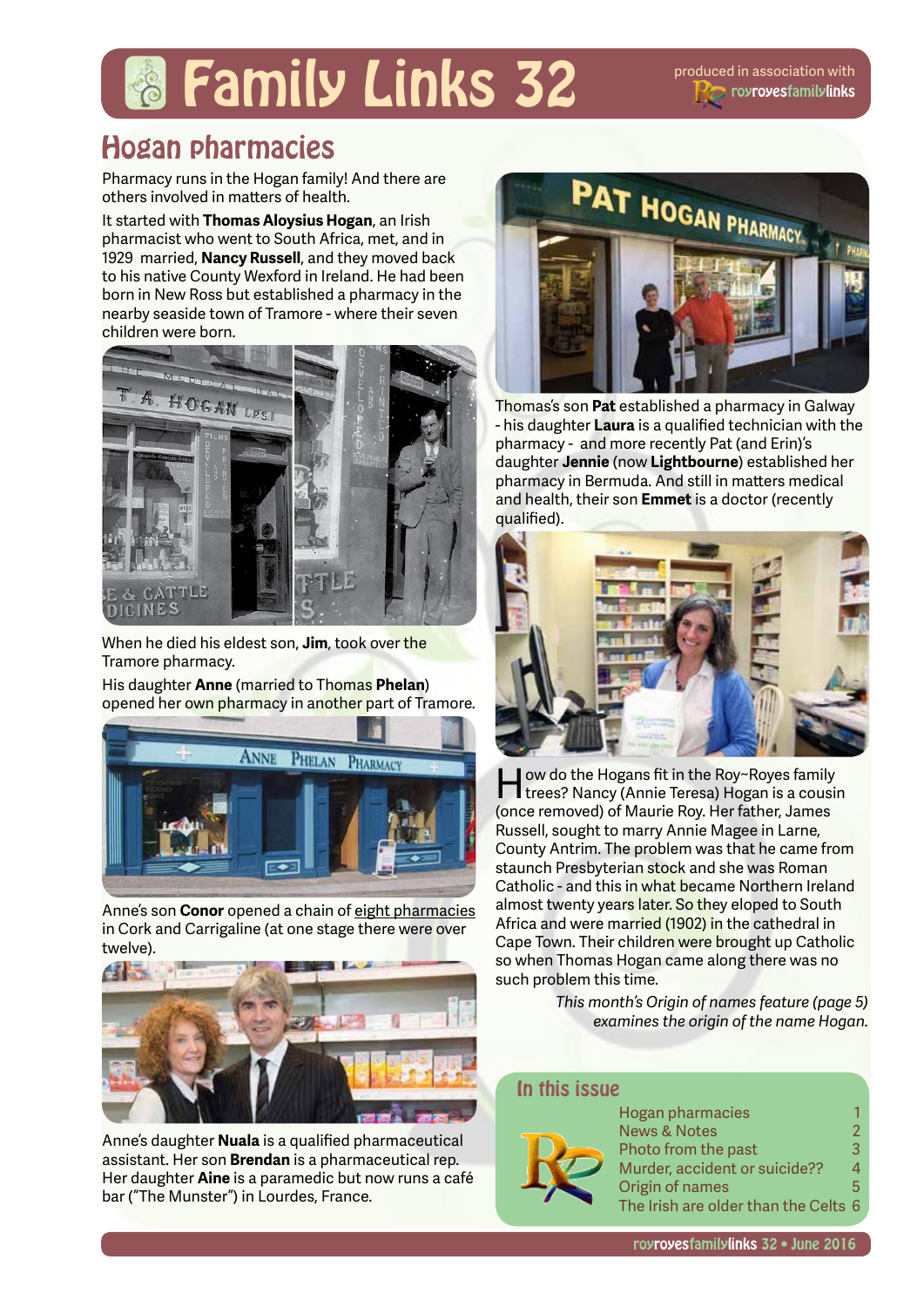### News & Notes



#### March 2016



Councillor **Lenore (Gear) Wyatt** was elected for a four year term as a new councillor on the Mareeba Shire Council (Queensland, Australia). [G2 niece of May Royes]



**Holly Healey** (Brisbane, Queensland) turned 21 this month. She had two parties one for family and one for friends.

There is no prize for guessing which one this photo was taken at! It was a dress-up party (many of the attendees are members of "CosPlay" who dress up as fiction characters) and Holly was Poison Ivy.

[G Granddaughter of Maurie & May]





**Jim Hogan** celebrated his 85th birthday with family in Tramore, Ireland. (There's a younger version of him on page 5 with his mum and brother Jack.)

[2C of Maurie Roy]

**Emmett Hogan** (son of Pat and Erin, Galway, Ireland and nephew of the above Jim) qualified as a medical doctor. He did his first degree in Alternative medicine in Manchester. He also went to China to study Acupuncture for a year. After practising for a few years he went back to study medicine in the American university in Nevis/St Kits. He left Ireland in May for the USA to do his hospital rotation.

[2C1R of Maurie Roy]

**"Bill" Grumley**, now 98, at ANZAC Day celebrations in Malanda, Queensland, with son Bill as his escort. "Bill" was a Craftsman with 319 Light Aid Detachment in World War II and has many a story to tell about his time with them. We call him Bill but he is really Alexander Joseph. I use "Bill" to distinguish him form son Bill - who really is William!



[Brother-in-law of May Royes]



**Rebecca Roy** celebrated her 40th- with style - in Cairns, Queensland with her dad (Tom, second from left) and uncles and aunts - Peter, Anne, Louise and Peter's wife Irene.

Rebecca is great niece of Maurie Roy

#### May 2016



Congratulations to **Jane Gallagher** (daughter of John Roy b. 28 May 1911) who celebrated her 70th birthday,

2C1R of Maurie Roy]

And to her daughter Dr **Karen Quinn** in Yeppoon, Queensland who celebrated her 50th. [2C2R of Maurie Roy]

*Many thanks to contributors Anne Phelan, Pat Hogan, Jennie Lightbourne, Carol Gear, Kay Grumley, Ellie Roy*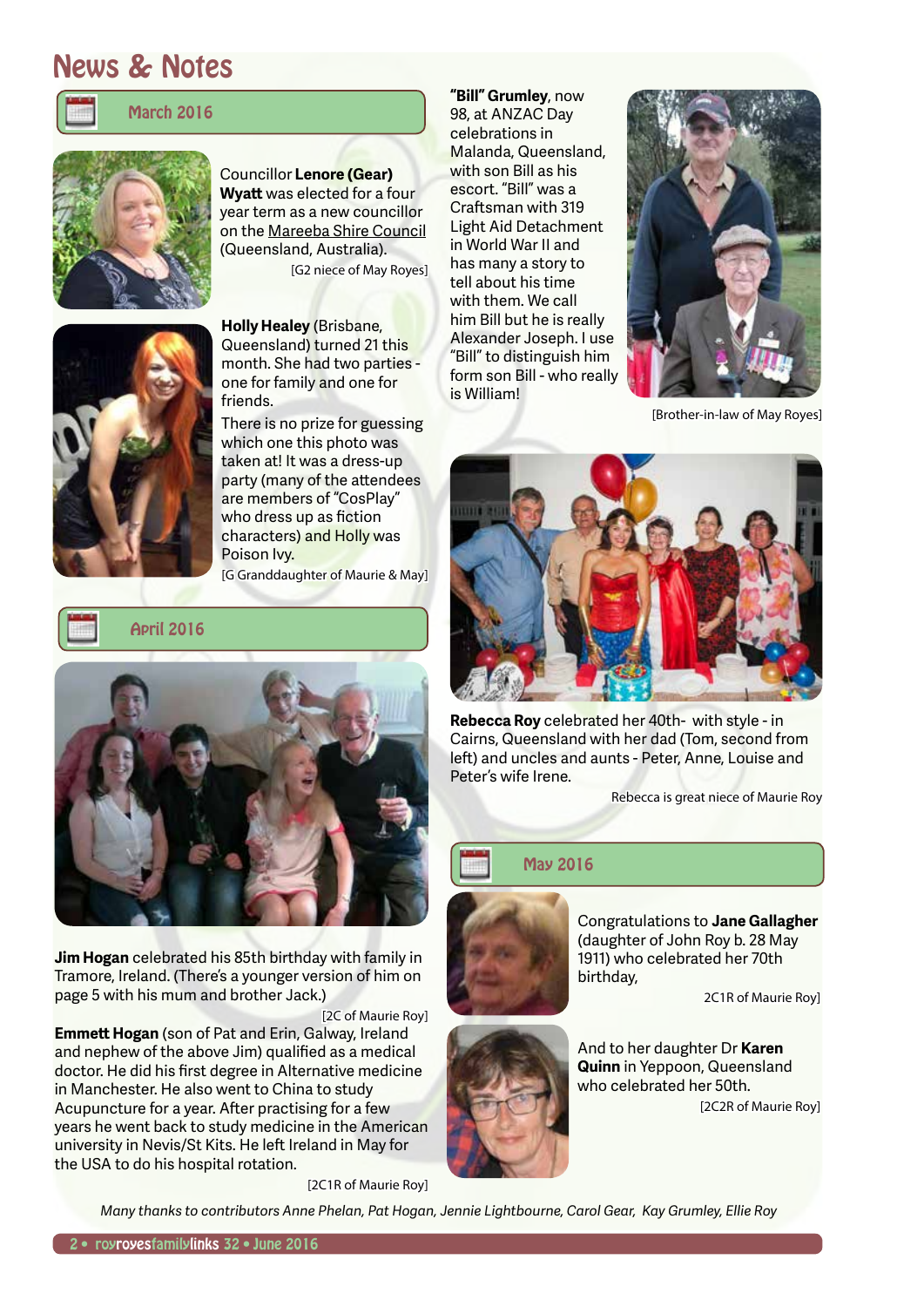### Photo from the past

The humble home of Hugh and Mary (Russell) Wiley, with their youngest children Harriet and Thomas, at Rossville, 35 km (22 miles) by road south of Cooktown and 300 km (186 miles) by road north of Cairns, in tropical north Queensland. The family is believed to have migrated from Northern Ireland about 1913 and Samuel was born in 1915, so I assume the photo was taken about 1914 (unless Sam is safely asleep inside). In his 1913 electoral registration, Hugh describes himself as "fireman " (probably as in railway engines) though what he was doing in this remote area is not known. Mary died there in 1920.



Our **Page 1 feature** aims to highlight a person or family in the family tree. The idea is to share something that goes beyond the data and documents in the family tree records.

If you or your family have an interest or obsession(!) that goes beyond your profiles in the family tree data, please get in touch.

We do not include precise dates for events for **living people** in our news items for privacy and security reasons - this newsletter is publicly available on our web site.

If you are a registered user of the web site with access to living people in your branch, you may look up that information there.

### Contributing to the family tree

Family trees are never just the work of one person. There is a network of people from various branches all contributing information to build up the story of the families. There are people with an eye to how best to deliver the information to others. So your contribution, no matter how small, becomes part of the bigger enterprise. Let's note some helpful hints for making contributions.

**Photos** should be sent to the site email address. Normal photo size is usually 800x600 at 72 dpi, but if you don't know how to manipulate your photos send them as they are and I will edit them. Tell us who owns the photograph, where and when it was taken, who is in it - for a group draw an outline of the figures with names pointing to the appropriate person.

Any **data** about a person should have a "source". This might be a birth certificate or family anecdote, but it helps to be able to say where the information came from. You don't have to send me the certificate, though that would be helpful, but if quoting a **document**, give its reference details (eg, QLD Registrar General, Birth certificate 27/1109).

If quoting an **anecdote or story**, tell us where you got it from and when (eg, as told to Jane Bloggs by her grandmother Mary Jones, 2005)

Be aware that for a genealogy site to work properly, certain **standard conventions** are used in respect of names, dates and places. For example,

- everyone is entered according to their birth name
- on our site, if we don't know a married woman's birth name, we put her married name in Isquare brackets];
- if you do mention a place that may not be well known, best to give me some clue as to where to look for it so that it displays on our maps!

If you are not sure about any of the above, send me what you have and I will get back to you with what else I need!

Read why using the **Suggest** form (http://royroyes. net/languages/English/ cust spt suggest.php) on a person's or family's page for proposing changes saves you a lot of typing and takes me straight to the person/family!

If you are a registered user, you can **Edit** the data about people in your branch. I will receive a message so that I can endorse/edit it.

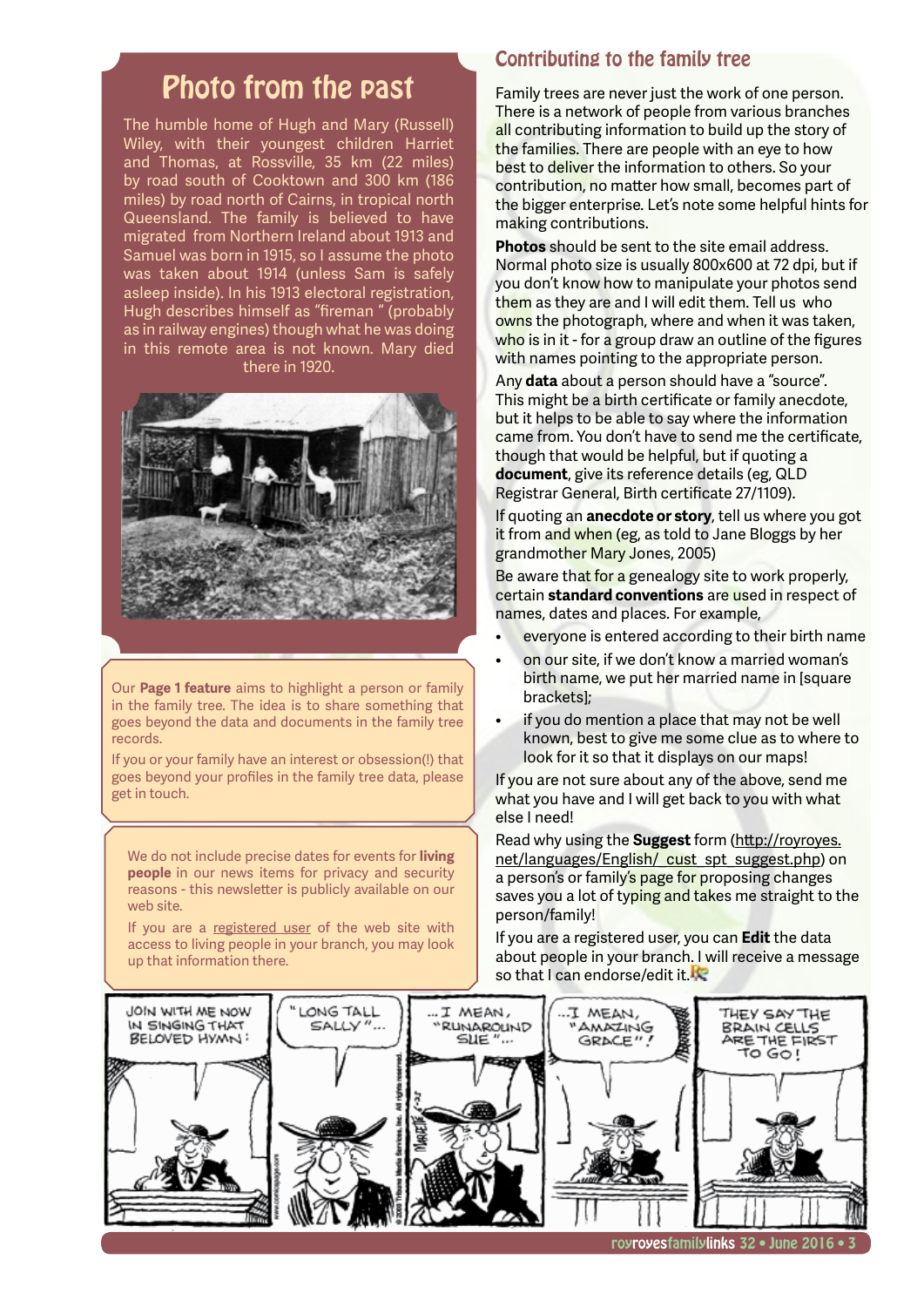# Murder, accident or suicide??

I was surprised to discover that I hadn't shared this family story in *Family*  **Links.** Fancy not telling you about the sensational story of the death of **Charles Delauney Turner Bravo** in 1876, just four months into his marriage to Florence Campbell, in Barham, London.

The family tree connection is that Charles was the son of **Mary Hougham Royes**, who married first (about 1844) **Charles Augustus Turner** (probable on the Isle of Jersey) and then (1854) **Jospeh Bravo** (in Jamaica). Her brother Charles John Royes (her brother) was a close associate of brothers Joseph and Charles Bravo, all three of them being prominent busnessmen in St Ann, Jamaica. The three children from the Turner-Royes marriage took the surname of their step-father, Joseph. The family moved to London about 1870 where Joseph managed the London end of the Bravo business interests.

**Florence Campbell** was born in Sydney where the Campbell family<br>had significant business interests - her grandfather was a Director of the Bank of New South Wales. They moved to Buscot Park in Cambridgeshire, England by 1859. She married **Alexander Ricardo** but the marriage did not last - and he died in 1871. She had an affair with Dr James Gully, who is also involved in the Charles Bravo muder-oraccidental-death saga.

Charles and Florence married in December 1875. Charles died 21 April 1876 of antimony poisoning. Antimony is used in horse grooming. Florence was a heavy drinker and it seems Charles was slipping some antimony into her wine - it acted like an emetic and might encourage her to slow down on her drinking.

But Charles took some either accidentally or by design of another person. He took two or three days to die - in extreme pain. One of the doctors attending him was his cousin, **Royes Bell**. (Royes was born in Sydney but returned with the family to the UK when he was about 6. His brother was Colonel Mark Sever Bell whom we featured in *Family Links 3* (October 2006).)

If it was murder there were four suspects: Florence (Charles had been insisting on taking over her assets), the housekeeper Mrs Cox (whom Charles wanted his wife to dismiss), a groomsman (whom Charles had dismissed) and Dr James Gully (because his affair with Florence may not have ended and who may have helped in the procurement of the antimony). The other possibility was that Charles had mistakenly taken the antimony for something else when treating a toothache.

here were two very public trials - the first returned an open verdict, the second determined that there had been murder but no murderer was identified.

Florence moved away to Swansea and died of alcoholic poisoning two years later.

The Charles Bravo case has been the subject of several books, an episode in a TV unsolved crimes program which is resurrected from time to time. A Wikipedia article lists several novels that have elements of, or refer to, this case (including Agatha Christie's *Ordeal by Innocence*).

Two book I have found useful are:

Yseult Bridges *How Charles Bravo Died* (1956: Jarrolds Publishers, London)

James Ruddick *Death at the Priory: Love, Sex, and Muder in Victorian England* 2001: Grove Press

The Wikipedia article can be found at https://en.wikipedia.org/wiki/ Charles Bravo

Newspaper extracts can be found on our site at: http://royroyes.net/ documents/bravo\_royes.pdf

Both Charles Bravo and Royes Bell are 1C2R of May Royes



Charles Delauney Turner Bravo 1845-1876



Florence Cambell 1845-1878



Dr Hutchinson Royes Bell 1841-1886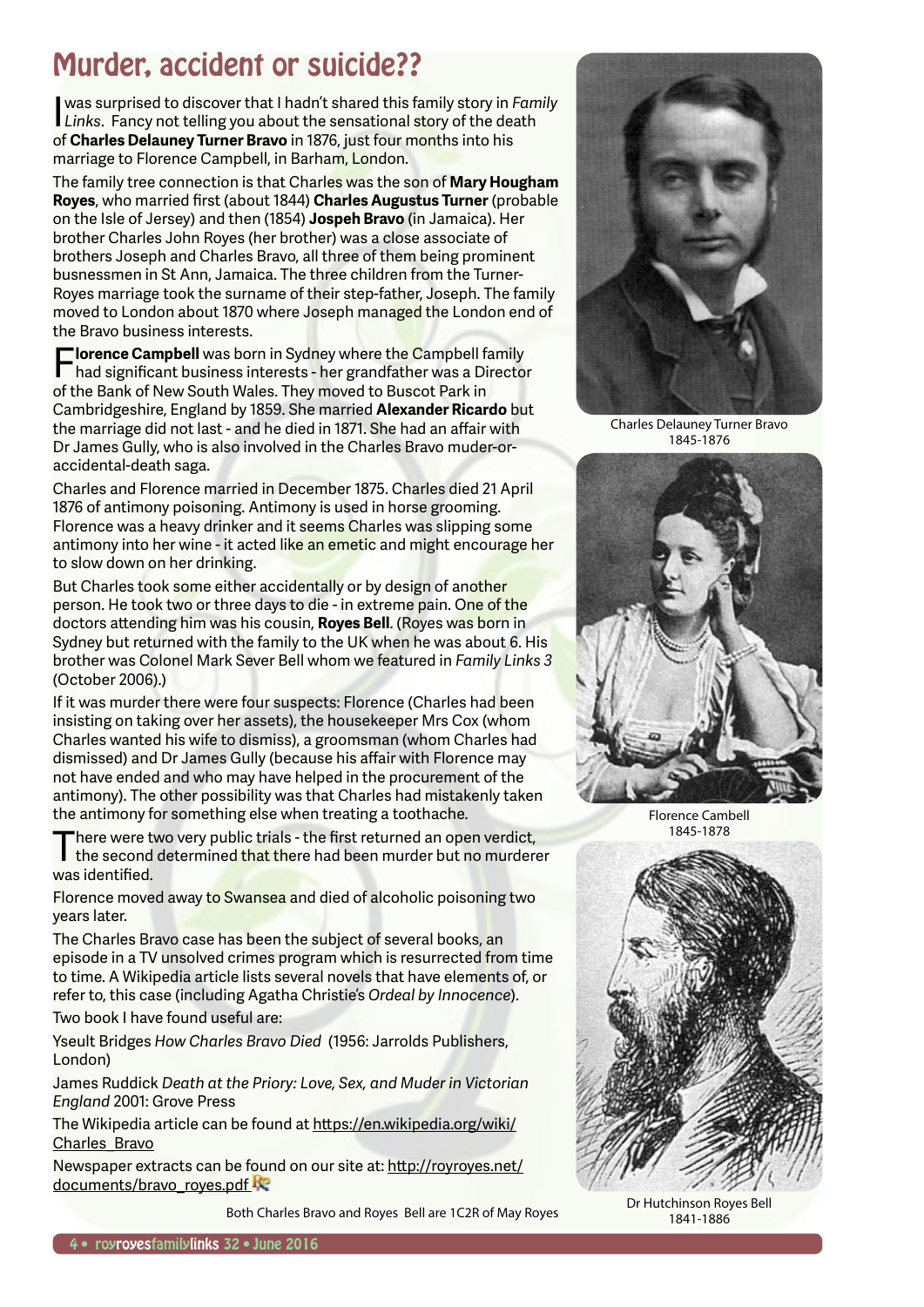# Origin of names

A series looking at the origin of surnames in the family tree. Surnames became necessary when governments introduced personal taxation. In England this was known as Poll Tax. Throughout the centuries, surnames in every country have continued to "develop" often leading to astonishing variants of the original spelling.



### **Hogan**

Hogan appears in 119 surnames and no first names in our family tree.

The Irish version of the surname<br>is Ó hOgáin, from a diminutive of óg, meaning "young". The original Ogán from whom the

family claim descent lived in the tenth century and was an uncle of Brian Boru, the High King who defeated the Vikings at Clontarf in 1014. Like Brian Ború, they were part of the Dál gCais tribal grouping, whose original territory took in Clare and parts of Tipperary. The (O') Hogans were centred on Ardcrony, near the modern town of Nenagh in north Tipperary, where their chief had his seat. From there, the surname spread far and wide, and is today one of the most common in Ireland, with particular concentrations close to the first homeland, in counties Clare, Tipperary and Limerick. In addition, significant numbers are to be found in Cork, where it is thought that the name may have had a separate origin, in the south-west of that county. Ó hOgáin is recorded as the name of one of the minor families of the Corca Laoidhe tribal grouping.

The family are well represented in the placenames of their original homeland with two Ballyhogans in north Tipperary (parishes of Knigh and Burgesbeg) and one in south Galway (Abbeygormacan). There is also a Knockhogan in Clare (Doora), a Derryhogan in Tipperary (Twomileborris) and a Drumhogan in Galway (Abbeygormacan).

In 1890 there were 193 births of the name, making the surname 92nd most common in Ireland. In 1996 it was ranked 109th.

ur earliest known Hogan is **James Hogan** born about 1805 in Rathnure, County Wexford, Ireland. He was known as "The White Quaker" His mother was a Kelly but we do not know who his father was. His great grandson Thomas Aloysious Hogan married Annie Teresa "Nancy" Russell, hence the connection to Maurie Roy she is his cousin once removed. **Re** 

The Irish Times



Nancy Hogan with sons Jim and John (Jack) circa 1935

 Some links: • **Hogan-Russell-Magee pedigree**: http://royroyes.net/showmedia.php?mediaID=779 • **Hogan branch list** http://royroyes.net/search. php?tree=rr\_tree&branch=Hogan • **Weblink**: https:// en.wikipedia.org/wiki/Hogan (surname)



### **Logan**

Logan appears in 15 surnames and 5 first names in our family tree. Recorded as de Logan, O' Logan,<br>RLogan, and Lagan, this famous Gaelic surname is confusingly both Scottish and Irish, and in both countries may also have a Norman origin!

It is generally considered in Ireland to derive from the Gaelic O'Leoghain, translating as 'the son of the descendant of the Warrior', and this is probably so with many nameholders. However there is also a claim that it is recorded as 'de Logan' in Normandy, even before the 1066 Invasion of England, and that these 'de Logans' accompanied Strongbow, Earl of Pembroke, on his 1170 invasion of Ireland. To further add to the confusion there are several places in Scotland called Logan, and it is possible that some of these may have Norman ancestry.

Black's 'Surnames of Scotland' gives the origination of the Clan Logan as from an area known as 'The lands of Logan' in Ayrshire. Thurgand de Logyn rendered homage to the Scottish Government in 1296, whilst in 1307 John de Logan was recorded as being 'an enemy of the King of England'.

The Irish O'Logans were originally the Lords of Morgallion, in County Westmeath in circa 1300.

The first recorded spelling of the family name is shown to be that of Robert Logan, which was dated 1204, a witness to the charter of Ingilbristoun, Scotland, during the reign of King William, known as 'The Lion of Scotland', 1165 - 1214.

© Name Orgin Research www.surnamedb.com 1980 - 2006 It is likely that our Logans have their origins in Scotland.

Our earliest known Logan is **Robert Logan** (about whom we know nothing!), father of Samuel Logan (1865-1940). He is the great grandfather of Maurie Roy.

 Some links: • **Roy-Russell-Logan** pedigree: http://royroyes. net/showmedia.

php?mediaID=770 • **Logan branch list** http://royroyes. net/search.php?tree=rr\_tree&branch=Logan • **Weblink**: https://en.wikipedia.org/wiki/Clan\_Logan



Sam Logan